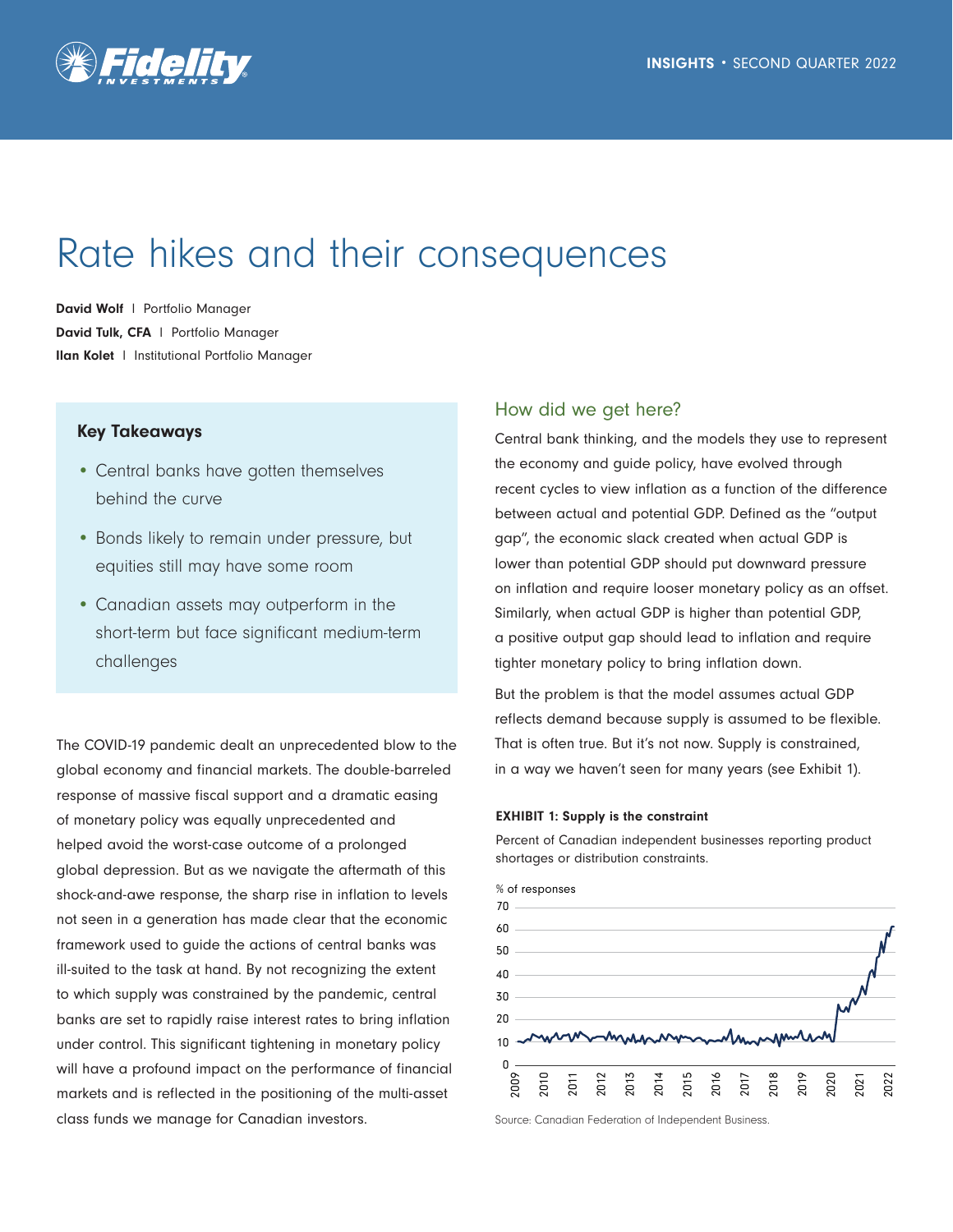And it's broader than just the well-known 'supply chain bottlenecks', although those have clearly contributed – if you've only got parts for three cars, you're only making three cars, no matter how many cars people want to buy. It's also the pandemic-related restrictions – if restaurants are ordered closed, the supply of nice meals out is zero, no matter how many people want one. It's also the scarcity of workers – if you only have five applicants for ten job openings, you're only hiring five people, at least until you figure out that you might be able to lure more in if you pay them more. And it's the scarcity of raw materials – usually the higher commodity prices we've seen would spur an expansion of supply, but new projects in extractive industries are coming under increased scrutiny amid environmental and other concerns.

Another way of saying this is that central banks (and most market economists) are conditioned to seeing everything as a demand shock. Monetary policy is a demand-side tool. It is ineffective against supply-side shocks, and if it tries to offset their growth-dampening consequences, the result is inflation. That was the essential lesson of the 1970s and one that is having to be learned again. If all you have is a hammer, everything looks like a nail; this was a screw.

### Fixing the mistake

Markets are beginning to figure this out. For months, market discounting was generally consistent with the central banks' story – with slack ostensibly remaining in the economy, inflation would come down fairly quickly (even if it wasn't purely "transitory"), permitting the normalization of monetary policy to be gradual. That view has now changed. Market expectations of the US Fed funds rate by the end of next year, for example, have risen from 2% to 3% in just the last month, with strings of 50 bps hikes now making their way into forecasts (see Exhibit 2). This is appropriate, in our view. Central banks have mistaken supply and demand and now must fix it.

Below we discuss the consequences of this for our active asset allocation strategy across the major asset classes.

# Implications for equities

We are maintaining a small overweight to equities, though we expect to be scaling back the risk profile in our funds as the cycle progresses. Equity markets have thus far shown impressive resilience to rapidly rising expectations of monetary tightening. In our judgment, that resilience in equities owes in part to the view that the Fed's taming of inflation will be 'easy' – yes interest rates will go up by more than previously expected, but they won't need to stay there very long. This is consistent with the fact that near-term market inflation expectations have skyrocketed but long-term inflation expectations have barely budged (see Exhibit 3).

In the short-term, that taming of inflation will indeed probably look 'easy' – measured CPI inflation is likely to fall as the spikes of last spring are dropped from the calculation, and growth is likely to ease but not too much, as the dampening effects of higher consumer prices and



December 2023 Fed Funds Futures



Source: Bloomberg.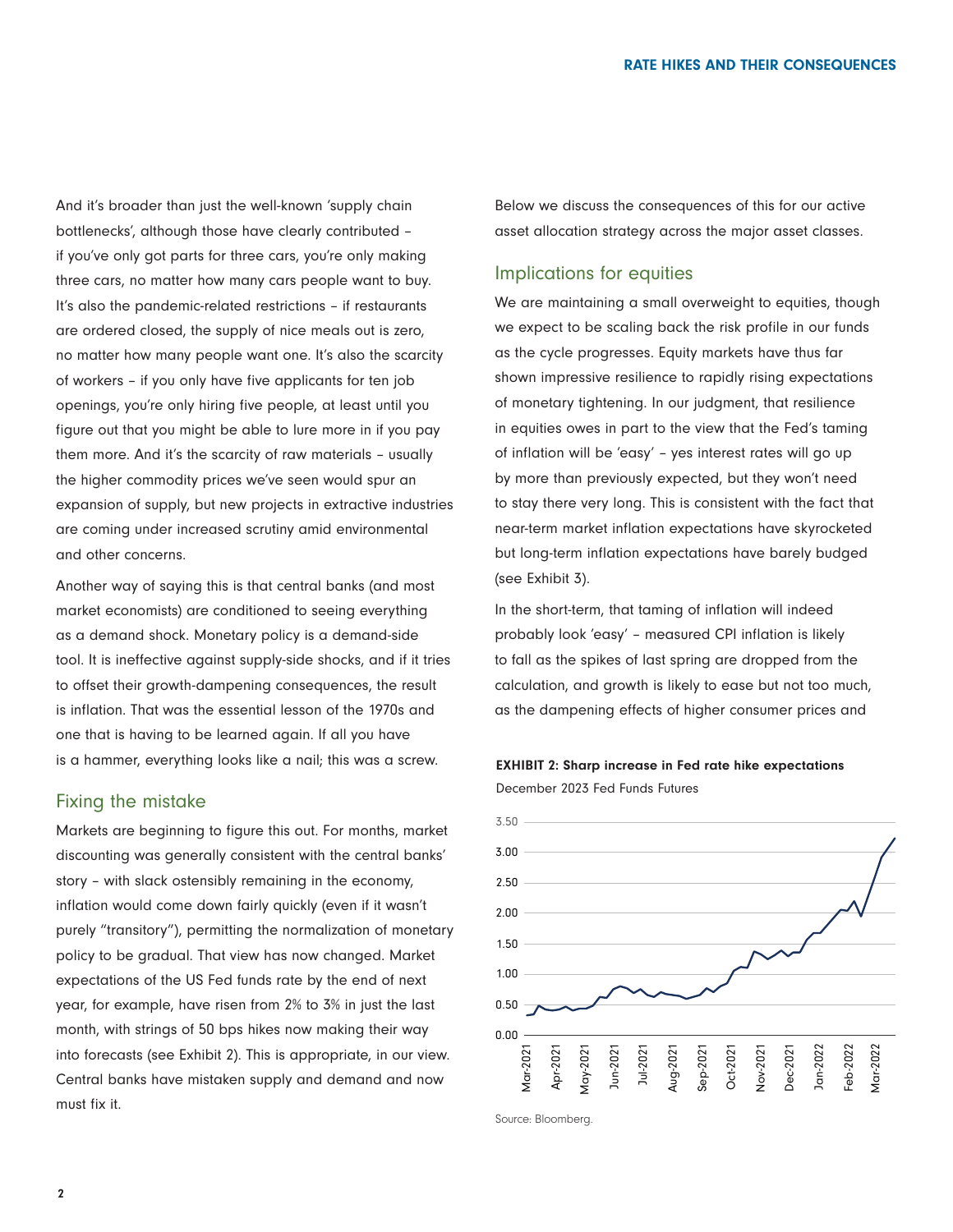the initial increases in interest rates are cushioned by strong consumer fundamentals and some loosening of supply constraints. Now many have pointed to the recent inversion of the 2-year/10-year yield curve as evidence that growth will fall by much more, ushering in recession. We disagree. Historically, the yield curve has often inverted two or more full years before the onset of recession. The current slope of the 3-month/10-year yield curve, which has generally been a better forewarning of recession in reflecting the relative stance of monetary policy, remain quite steep. And there is some question regarding the information content of longer-term yields, with central banks having bought so much of the market through QE. In short, we do not think the bond market is signaling an imminent recession and do not believe one is coming either. This is all consistent with history, where it's not the first rate hikes equity investors should be concerned about, it's the last hikes.

Over time, however, markets are likely to come to understand that the process of taming inflation will probably not be that easy. Supply chain bottlenecks will eventually loosen but the longer-term supply headwinds such as deglobalization

and labour scarcity will not. Aggregate demand currently is far above supply, as demonstrated by the broad-based increases in prices. In this context, the moderate taming of demand currently expected probably won't be sufficient to bring inflation fully back to the central banks' target. Ultimately, a recession will likely be required. As above, we don't see that downturn on the visible horizon, but believe it is an eventuality. This will clearly be a challenge to equity markets, one which we will address in the evolution of our risk stance as it takes shape.

# Implications for bonds

We remain underweight bonds. Not surprisingly, fixed income markets have been battered by rapidly rising interest rate expectations; the Canadian and US bond markets both lost about 7%\* of their value in the first quarter, by far worse than anything seen over the past 20 years. We have long been significantly underweight nominal government and investment-grade bonds, diversifying the defensive parts of our portfolios into assets more resilient to inflation like gold and inflation-linked bonds, which have provided some

#### EXHIBIT 3: Anchor still holding, for now

U.S. short term inflation expectations measured by the one-year breakeven inflation rate. U.S. long term inflation expectations measured by the five-year breakeven inflation rate.



Source: Bloomberg.

\* Source: Bloomberg.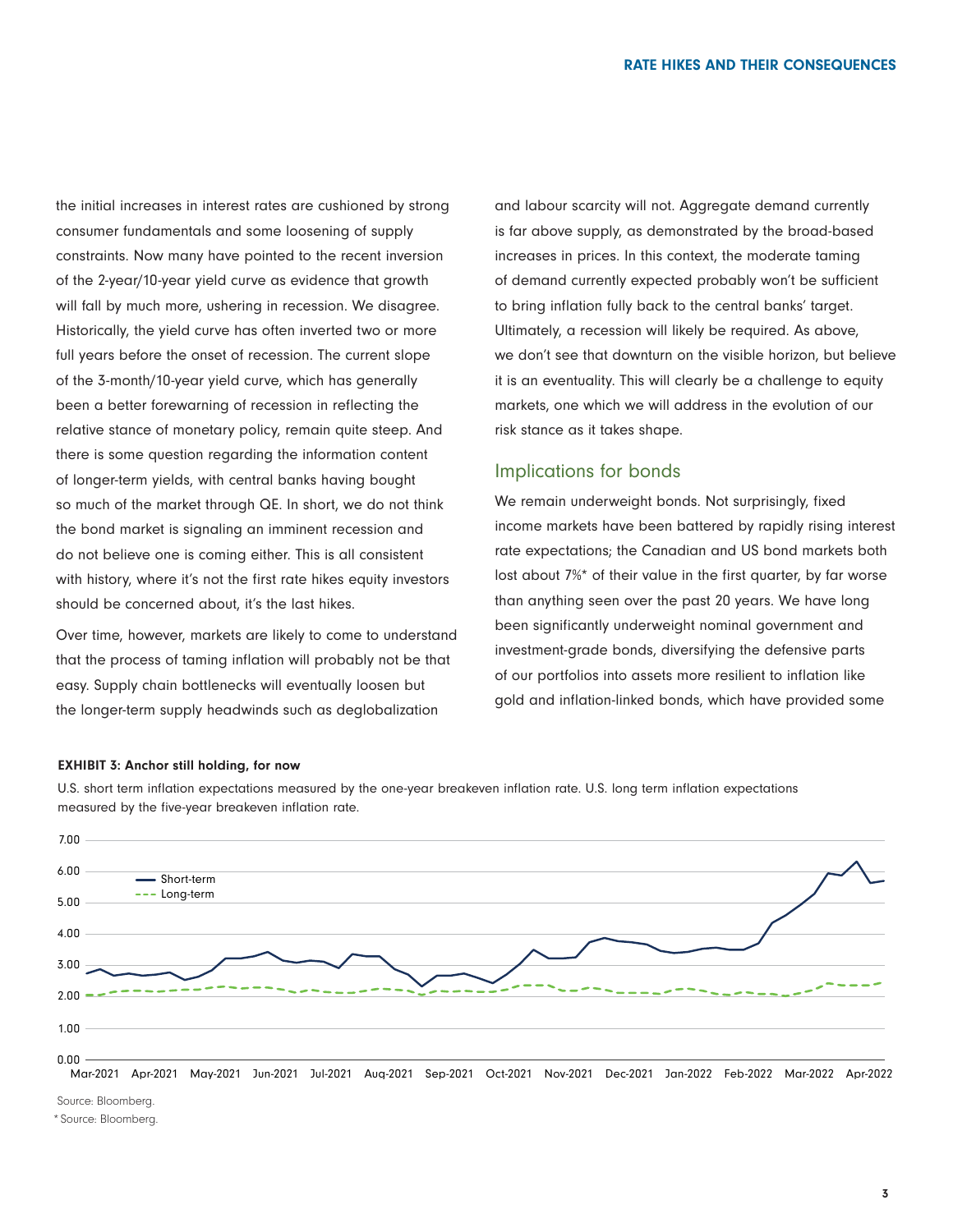cushion through the fixed income sell-off. We are maintaining this positioning; while some value has been restored in the bond market, as above, we believe that the adjustment to higher inflation and higher interest rates has been significant but incomplete.

## Implications for the Canadian dollar

We have reduced our exposure to foreign currencies for the time being but will be looking for opportunities to rebuild them as we eventually move into what could be a challenging period for the Canadian dollar.

In the near-term, conditions for the Canadian dollar look favourable. Commodity prices have risen, which improves Canada's terms of trade as a large commodity producer and exporter; that relationship implies that the Canadian dollar still has room to appreciate (see Exhibit 4). The boost from commodity prices to Canada's economy also implies more upward pressure on Canadian inflation and more Bank of Canada tightening to address it, thus tending to widen the Canada-US interest rate differential in the Canadian dollar's favour. As a result, our position in the Canadian dollar is the

highest it's been since the currency hit its trough around 68 cents in early 2016.

The longer-term prospects for the currency could be quite different, however. As we have long discussed, economic growth in the Canadian economy has been largely driven by the debt-fueled increase in housing market activity for more than a decade. The corresponding increase in household debt prior to and throughout the pandemic has heightened the vulnerability of the household sector and the wider economy. And while an accommodative backdrop for interest rates has long delayed the day of reckoning for the housing market, the increase already observed in interest rates and the expected policy tightening from the Bank of Canada represents a clear catalyst for a correction. For instance, a proxy for the refinancing cost of most fixed-rate mortgages – the five-year change in five year interest rates – showed the largest monthly increase in March since 1994 (see Exhibit 5). A materially weaker Canadian dollar can be expected to accompany the prolonged and necessary period of household balance sheet repair and sluggish economic growth.



## EXHIBIT 4: Commodity prices suggest a stronger Canadian dollar

Source: Bloomberg.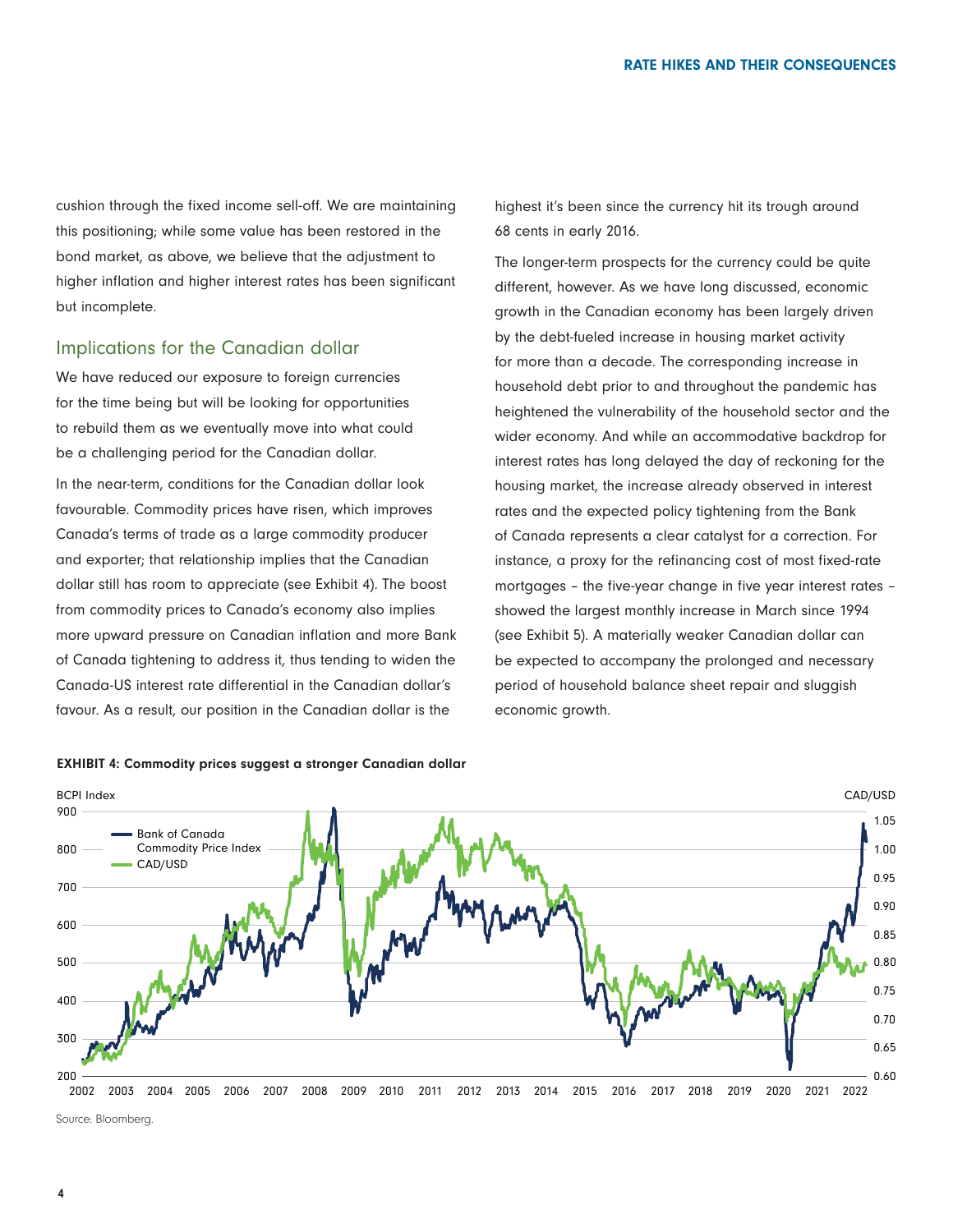### EXHIBIT 5: Sharpest rise in Canadian interest rates in a generation

Distribution of five-year changes in five-year Government of Canada bond yields (1994–2022)



Source: Bloomberg, FMR Canada.

To sum up, monetary policy is as always, a critical element of the market outlook. We expect that the policy mistake that has been made by central banks, and the response to it, will importantly shape the broad contours of both market performance and our investment strategy in coming years. That strategy will evolve, as always, with the goal of maximizing return while managing risk in the Canadian multi-asset class funds we manage for Canadian investors.

#### David Wolf, David Tulk and Ilan Kolet, April 4, 2022



[Follow Fidelity Canada on Twitter @fidelitycanada](https://twitter.com/fidelitycanada)

## **Authors**

#### David Wolf | Portfolio Manager

David Wolf is a Portfolio Manager for Fidelity Investments. He is the co–manager of Fidelity Managed Portfolios, Fidelity Canadian Asset Allocation Fund, Fidelity Canadian Balanced Fund, Fidelity Monthly Income Fund, Fidelity U.S. Monthly Income Fund, Fidelity U.S. Monthly Income Currency Neutral Fund, Fidelity Global Monthly Income Fund, Fidelity Dividend Fund, Fidelity Global Dividend Fund, Fidelity Income Allocation Fund, Fidelity Balanced Managed Risk Portfolio, Fidelity Conservative Managed Risk Portfolio, Fidelity American Balanced Fund, Fidelity Conservative Income Fund, Fidelity NorthStar®, Fidelity NorthStar® Balanced Fund, Fidelity Tactical Strategies Fund, Fidelity CanAm Opportunities Class, Fidelity Inflation-Focused Fund, Fidelity Canadian Monthly High Income ETF Fund, Fidelity Global Monthly High Income ETF Fund and Fidelity Tactical Global Dividend ETF Fund. He is also portfolio co manager of Fidelity Conservative Income Private Pool, Fidelity Asset Allocation Private Pool, Fidelity Asset Allocation Currency Neutral Private Pool, Fidelity Balanced Private Pool, Fidelity Balanced Currency Neutral Private Pool, Fidelity Balanced Income Private Pool, Fidelity Balanced Income Currency Neutral Private Pool, Fidelity U.S. Growth and Income Private Pool, Fidelity Global Asset Allocation Private Pool and Fidelity Global Asset Allocation Currency Neutral Private Pool.

#### David Tulk, CFA | Portfolio Manager

David Tulk is a Portfolio Manager for Fidelity Investments. He is the co manager of Fidelity Managed Portfolios, Fidelity Balanced Managed Risk Portfolio, Fidelity Conservative Managed Risk Portfolio, Fidelity Conservative Income Fund, Fidelity Inflation-Focused Fund, Fidelity Conservative Income Private Pool, Fidelity Canadian Monthly High Income ETF Fund and Fidelity Global Monthly High Income ETF Fund.

#### Ilan Kolet l Institutional Portfolio Manager

Ilan Kolet is an Institutional Portfolio Manager for Fidelity Investments. In this role, Mr. Kolet serves as a member of the investment management team, maintaining a deep knowledge of portfolio philosophy, process and construction. He assists portfolio managers and their CIOs in ensuring portfolios are managed in accordance with client expectations.